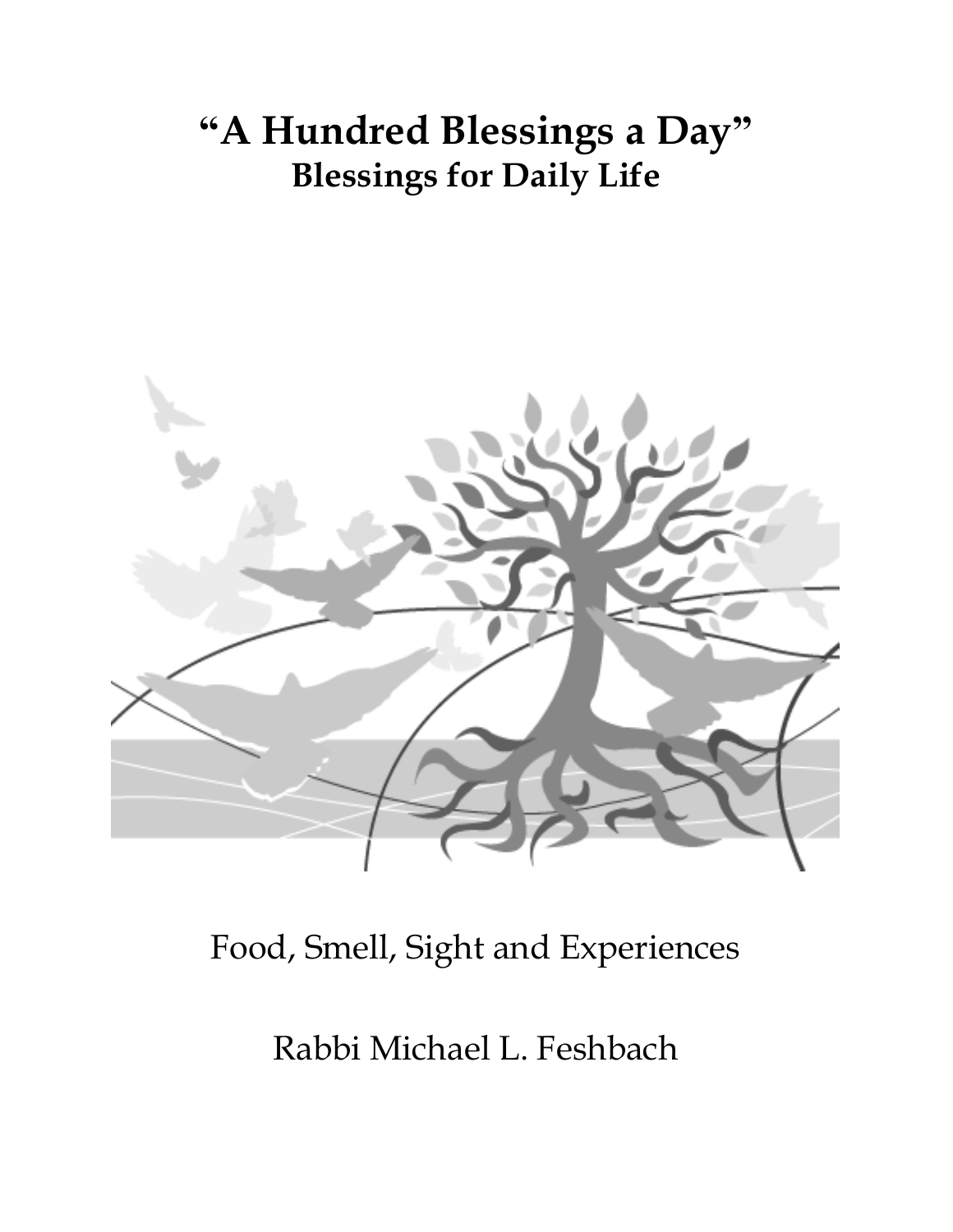# **ברכות הנהנין**

Birkhot HaNehenin

#### **Blessings over food**

**On (ritually) washing hands before a meal:** בָּרוּדְ אַתָּה יְיָ, אֱלֹהָינוּ מָלֶדְ הָעוֹלָם, ּ אֲשֶׁר קִדְּשָׁנוּ בְּמִצְוֹתָיו, וְצִוָּנוּ עַל נִטִילַת יָדַיִם. Barukh Atta Adonai, Eloheinu Melech HaOlam Asher Kiddishanu B'mitzvotov, v'tzivanu Al Netilat Yadayim.

Praised are You, Adonai our God, Sovereign of the Universe, who makes us holy through these *mitzvot,* and commands us concerning the washing of hands.

**Over bread:** בָּרוּ**ּ** ְרַּאֲתָה יְיָ, אֱלֹהָינוּ מָלֶךְ הָעוֹלָם, הַמְּוֹצִיא לָחֶם מִן הָאָרֵץ. Barukh Atta Adonai, Eloheinu Melech HaOlam, HaMotzi Lechem Min HaAretz

> Praised are You, Adonai our God, Sovereign of the Universe, who brings forth bread from the earth.

**For foods other than bread, such as cake or other dessert, made from wheat, barley, rye, oats or spelt (The Chocolate Chip Cookie Blessing):** ּבָּרוּדְּ אַתָּה יִיַ, אֱלֹהֲינוּ מֵלֵֽדְּ הָעוֹלָם, בּוֹרֵא מִינֵי מִזוֹנוֹת. Barukh Atta Adonai, Eloheinu Melech HaOlam, Borei Minei Mezonot

Praised are You, Adonai our God, Sovereign of the Universe, who creates various kinds of baked goods/nourishment.

**Over wine:** בָּרוּדְ אַתָּה יְיָ, אֱלֹהָינוּ מֶלֶדְ הָעוֹלָם, בּוֹרֵא פְּרִי הַגָּפֵן. Barukh Atta Adonai, Eloheinu Melech HaOlam, Borei P'ri HaGafen

> Praised are You, Adonai our God, Sovereign of the Universe, who creates the fruit of the vine.

**Over fruit which grows on a tree:** ָבְרוּךְ אַתָּה יְיָ, אֱלֹהָינוּ מֶלֶךְ הָעוֹלָם, בּוֹרֵא פְּרִי הָעֵץ. Barukh Atta Adonai, Eloheinu Melech HaOlam, Borei P'ri HaEitz. Praised are You, Adonai our God, Sovereign of the Universe, who creates the fruit of the tree.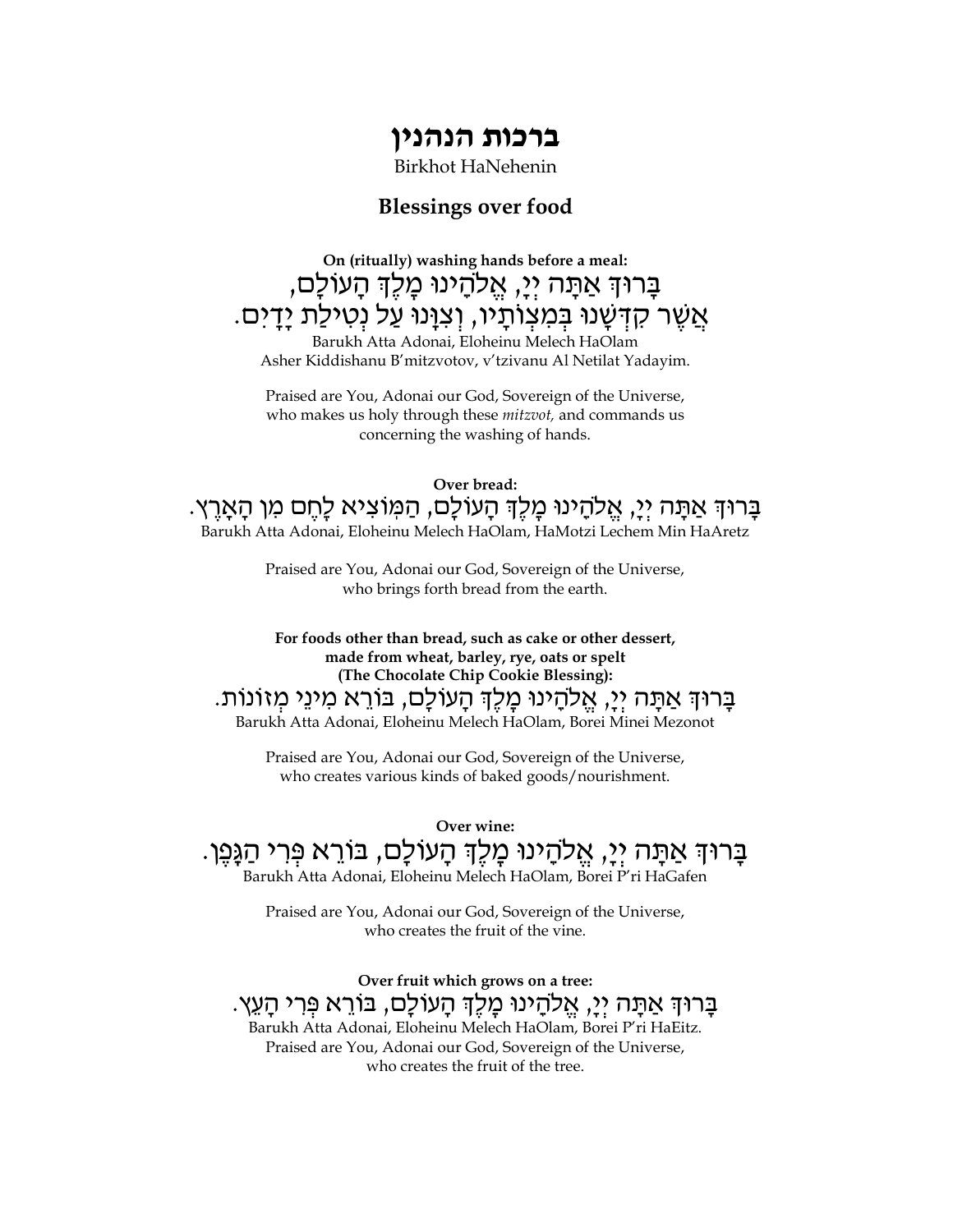### **Over vegetables, or fruit which grows in the ground:** ָבְּרוּדְּ אַתָּה יְיָ, אֱלֹהָינוּ מֶֽלֶֽדְּ הָעוֹלָם, בּוֹרֵא פְּרִי הָאֲדָמָה.

Barukh Atta Adonai, Eloheinu Melech HaOlam, Borei P'ri HaAdamah.

Praised are You, Adonai our God, Sovereign of the Universe, who creates the fruit of the ground.

**Generic blessing For meat, eggs, fish or water (if eaten without bread), or for items which have been altered (such as Orange Juice):** ּבָּרוּדְּ אַתָּה יְיָ, אֱלֹהָינוּ מֶלֶדְ הָעוֹלָם, שֶׁהַכֹּל נִהְיֶה בִּדְבָרוֹ. Barukh Atta Adonai, Eloheinu Melech HaOlam, Shehakol Nihyeh Bid'varo.

> Praised are You, Adonai our God, Sovereign of the Universe, by whose word all things come into existence.

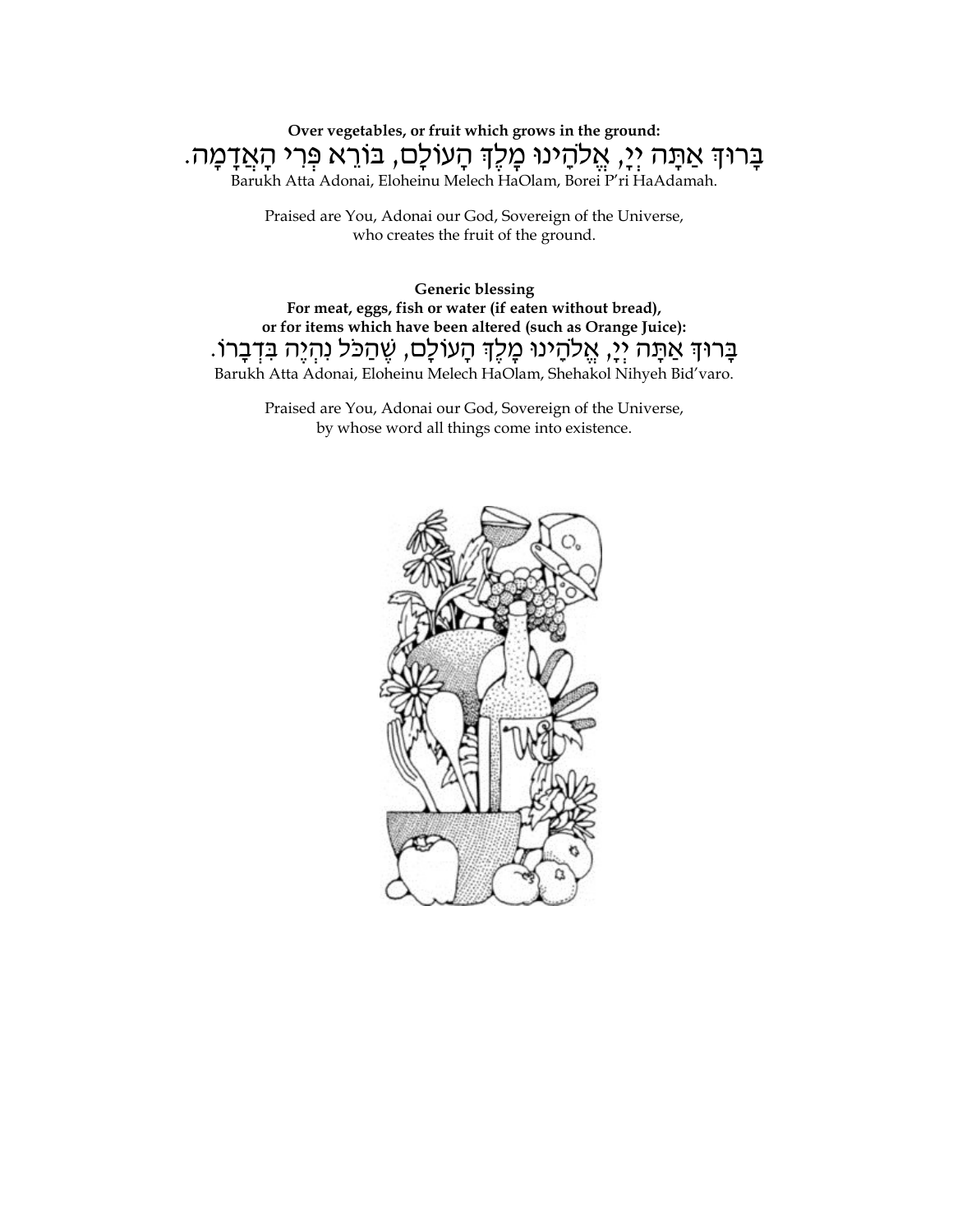### **Blessings over smell**

**For a sweet-smelling fruit:**

# בָּרוּדְּ אַתַּה יִיַ אֱלֹהֵינוּ מַלֵּדְ הַעוֹלַם, הַנּוֹתֵן רַיחַ טוֹב בַּפֵּרוֹת.

Barukh Atta Adonai, Eloheinu Melech HaOlam, HaNotein Raiyach Tov BaPeirot.

Praised are You, Adonai our God, Sovereign of the Universe, who made fruit smell sweet.

> **For a fragrance from other sources (used for spices at Havdalah):**

#### ַ בָּרוּדְ אַתָּה

# יְיָ אֱלֹהָינוּ מָלֶךְ הָעוֹלָם, בּוֹרֵא מִינֵי בִשָּׂמִים.

Barukh Atta Adonai, Eloheinu Melech HaOlam, Borei Minei V'samim.

Praised are You, Adonai our God, Sovereign of the Universe, who creates various kinds of spices.

**On smelling the fragrance of shrubs and trees:** ָּ בָּרוּדְּ אַתָּה יִיַ אֱלֹהֲינוּ מֵלֵֽדְּ הָעוֹלָם, בּוֹרֵא עֲצֵי בְשָׂמִים. Barukh Atta Adonai, Eloheinu Melech HaOlam, Borei Atzai V'samim.

Praised are You, Adonai our God, Sovereign of the Universe, who creates fragrant trees.

**On smelling the fragrance of plants and herbs:** ַּבְרוּדְּ אַתָּה יִיַ אֲלֹהֵינוּ מֵלֶדְּ הַעוֹלַם, בּוֹרֵא עִשְׂבֵי בְשֶׂמִים. Barukh Atta Adonai, Eloheinu Melech HaOlam, Borei Is'vai V'samim.

Praised are You, Adonai our God, Sovereign of the Universe, who creates fragrant plants.

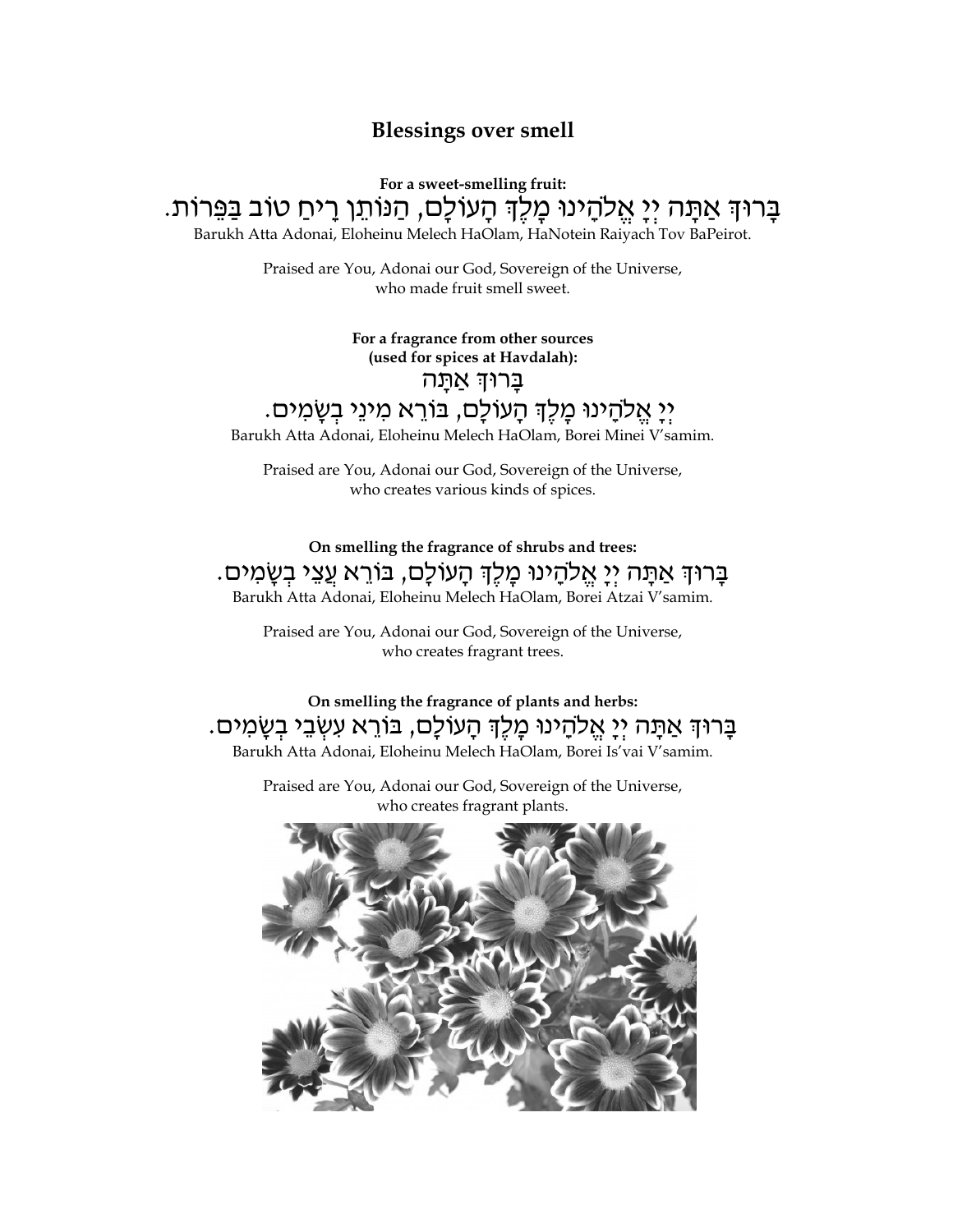## **ברכות הראיה**

Birkhot HaR'iyah

#### **Blessings over sights and sounds**

**On seeing wonders of nature (including lightning, shooting starts, tall mountains, wide rivers, sunrises):**  בָּרוּדְּ אַתָּה יִיַ אֱלֹהֲינוּ מֵלֵֽדְּ הַעוֹלָם, עוֹשֶׂה כַּוְעֵשָׂה בְרֵאשִׁית. Barukh Atta Adonai, Eloheinu Melech HaOlam, Oseh Ma'aseh V'reishit.

Praised are You, Adonai our God, Sovereign of the Universe, Source of Creation.

**On hearing thunder:** בָּרוּדְּ אַתָּה יְיָ אֱלֹהָינוּ מָֽלֶדְ הָעוֹלָם, שֶׁכֹּחוֹ וּגְבוּרָתוֹ מָלֵא עוֹלָם.

Barukh Atta Adonai, Eloheinu Melech HaOlam, Shekocho u'gvurato Malei Olam.

Praised are You, Adonai our God, Sovereign of the Universe, whose might and power fill the world.

**On seeing a rainbow:** ָבְרוּךְ אַתָּה יִיָ אֱלֹהָינוּ מַַלֵּךְ הָעוֹלָם, זוֹכֵר הַבְּרִית, וְנֶאֱמָן בִּבְרִיתוֹ, וְקַיָּם בְּמַאֲמָרוֹ. Barukh Atta Adonai, Eloheinu Melech HaOlam, Zocher HaBrit, V'ne'eman Be'vrito v'kayam b'ma'amaro.

Praised are You, Adonai our God, Sovereign of the Universe, who remembers the covenant, and is faithful in keeping promises.

**On seeing the ocean (if you have not seen it in over a month):** ָבָרוּךְ אַתָּה יִיָ אֱלֹהָינוּ מַלֵּךְ הָעוֹלָם, שֵׁעֲשָׂה אֵת הַיָּם הַגָּדוֹל. Barukh Atta Adonai, Eloheinu Melech HaOlam, She'asah et HaYam HaGadol.

Praised are You, Adonai our God, Sovereign of the Universe, who made the sea.

**On seeing trees blossoming for the first time in a season:** בָּרוּוְּ אַתַּה יִיַ אֱלֹהֲינוּ מַלֶּןְ הַעוֹלָם, שֶׁלֹּא חִסֶּר בְּעוֹלָמוֹ כְּלוּם, וּבָרָא בוֹ בְּרִיּוֹת טוֹבוֹת וְאִילַנוֹת טוֹבִים לְהַנּוֹת בַּהֶם בְּנֵי אֲדָם.

Barukh Atta Adonai, Eloheinu Melech HaOlam, Shelo Chisar B'olamo Klum, u'Vara Vo Briyot Tovot, v'Ilanot Tovim, L'ha'anot Bahem B'nai Adam.

Praised are You, Adonai our God, Sovereign of the Universe, who has withheld nothing from the world, and created lovely creatures and beautiful trees to be enjoyed by human beings.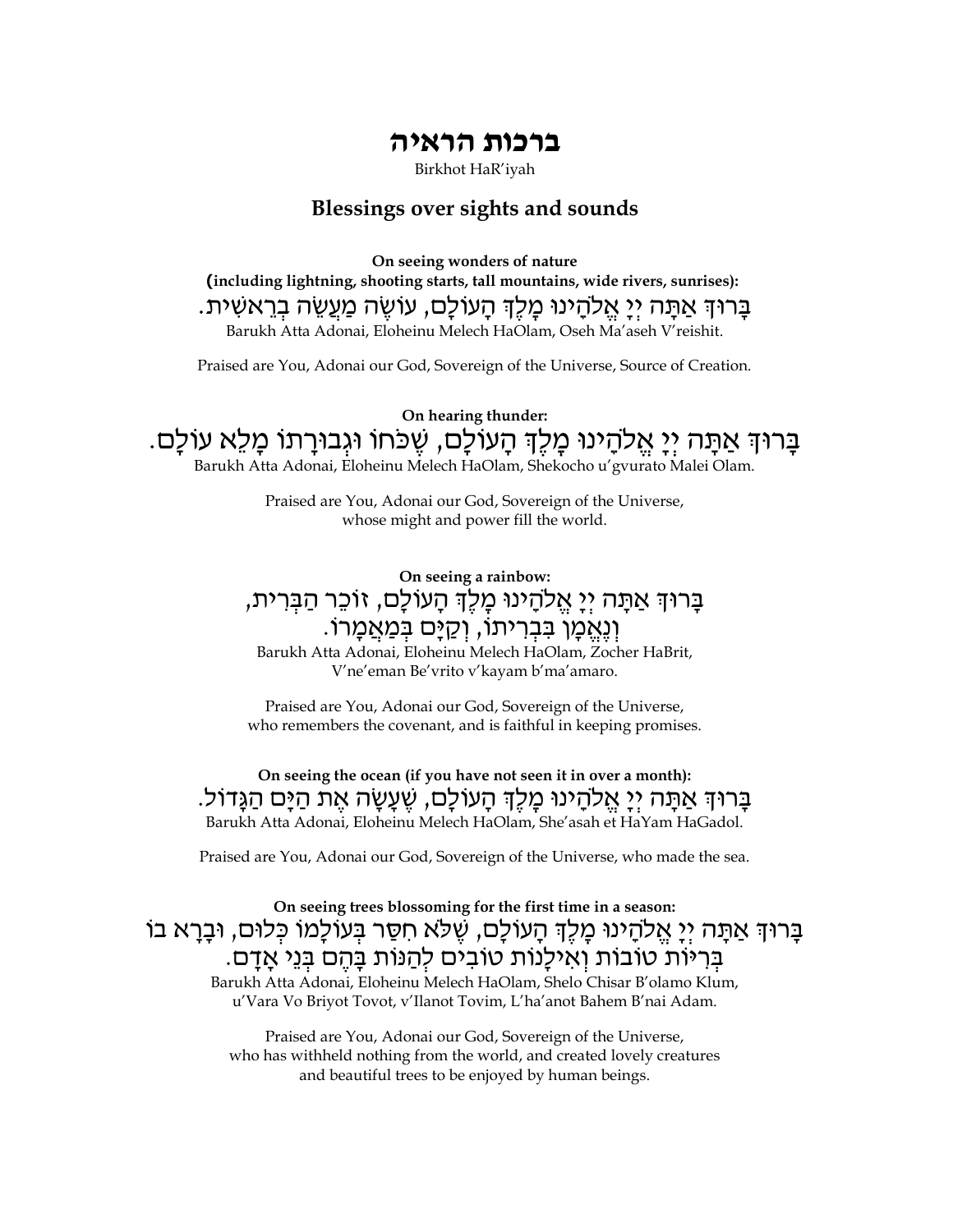# **On seeing a Torah scholar or person of great Jewish learning:** ָבָרוּדְּ אַתָּה יִיַ אֱלֹהֲינוּ מֵלֵֽדְּ הַעוֹלָם, שֶׁחַלַק מֶחַכְמַתוֹ לִירֵאֲיו.

Barukh Atta Adonai, Eloheinu Melech HaOlam, Shechalak M'chochmato Li'rayov.

Praised are You, Adonai our God, Sovereign of the Universe, who has given wisdom to those who revere God.

#### **On seeing a person of great secular knowledge:** ָבָרוּדְּ אַתָּה יִיַ אֱלֹהֲינוּ מֵלֶדְ הָעוֹלָם, שֶׁנַּתַן מֵחָכְמָתוֹ לְבָשֶׂר וָדָם.

Barukh Atta Adonai, Eloheinu Melech HaOlam, Shenatan M'chocmato L'vasar Vadam.

Praised are You, Adonai our God, Sovereign of the Universe, who has given wisdom to human beings.

# **On seeing a head of state (such as a president):** ּבָּרוּדְ אַתָּה יְיָ אֱלֹהָינוּ מְלֶדְ הָעוֹלָם, שֶׁנָּתַן מִכְּבוּדוֹ לְבָשָׂר וָדָם.

Barukh Atta Adonai, Eloheinu Melech HaOlam, Shenatan M'k'vodo L'vasar Vadam.

Praised are You, Adonai our God, Sovereign of the Universe, who has given honor/status to human beings.

**On seeing a large crowd:** ּבָּרוּדְ אַתָּה יְיָ אֱלֹהָינוּ מָלֶדְ הָעוֹלָם, חֲכַם הָרָזִים. Barukh Atta Adonai, Eloheinu Melech HaOlam, Chacham HaRazim.

Praised are You, Adonai our God, Sovereign of the Universe, knower of secrets/who is wise to our ways.

**On seeing a restored synagogue:** בָּרוּדְ אַתָּה יְיָ אֱלֹהָינוּ מֶלֶדְ הָעוֹלָם, מַצִּיב גְּבוּל אַלְמָנָה. Barukh Atta Adonai, Eloheinu Melech HaOlam, Matziv G'vul Al'manah.

> Praised are You, Adonai our God, Sovereign of the Universe, who restores the borders of Zion (literally: "the widow").

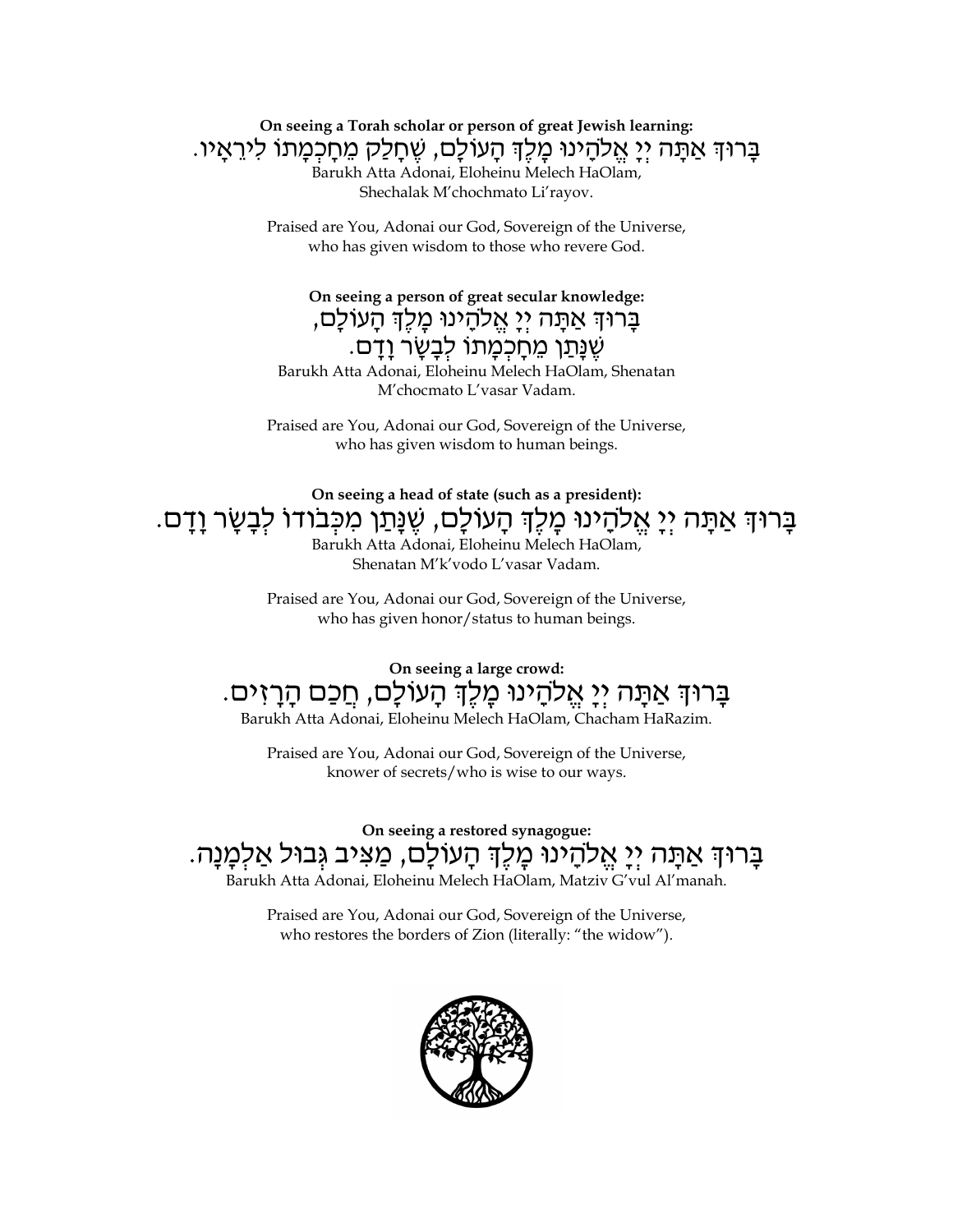**On being in a place where miracles happened for our people:** בְּרוּדְ אַתָּה יְיָ אֱלֹהָינוּ מֶלֶדְ הָעוֹלָם, שֶׁעֲשֶׂה נִסִּים לַאֲבוֹתֵינוּ \_בַּמַּקוֹם הַזֶּה.

Barukh Atta Adonai, Eloheinu Melech HaOlam, She'Asah Nisim L'avoteinu Ba'makom HaZeh.

Praised are You, Adonai our God, Sovereign of the Universe, who performed miracles for our ancestors in this place.

**On seeing someone or something of great beauty:** בָּרוּדְּ אֲתֶּה יְיָ אֱלֹהָינוּ מָלֶדְ הָעוֹלָם, שֶׂכָּכָה לּוֹ בְּעוֹלָמוֹ. Barukh Atta Adonai, Eloheinu Melech HaOlam, SheKacha Lo B'Olamo.

Praised are You, Adonai our God, Sovereign of the Universe,

who has such beauty in the world.

**A blessing for diversity (used in problematic ways in the past but potentially positive today):** ָּבְרוּדְּ אַתָּה יְיָ אֱלֹהָינוּ מֶלֶדְ הָעוֹלָם, מְשַׁנֶּה הַבְּרִיּוֹת. Barukh Atta Adonai, Eloheinu Melech HaOlam, M'shaneh HaBriyot.

> Praised are You, Adonai our God, Sovereign of the Universe, who makes people different from one another.

**On hearing good news (or on arriving somewhere safely):** בְּרוּדְ אַתָּה יְיָ אֱלֹהָינוּ מָֽכֶדְ הָעוֹלָם, הַטּוֹב וְהַמֵּטִיב. Barukh Atta Adonai, Eloheinu Melech HaOlam, HaTov V'HaMaitiv.

> Praised are You, Adonai our God, Sovereign of the Universe, who creates various kinds of spices.

**On hearing bad news (such as news about a death):** בָּרוּךְ אַתָּה יְיָ אֱלֹהָינוּ מֶלֶךְ הָעוֹלַם, <u>דַּי</u>ּו הַאֲמֵת. Barukh Atta Adonai, Eloheinu Melech HaOlam, Dayan HaEmet.

> Praised are You, Adonai our God, Sovereign of the Universe, Judge of truth.